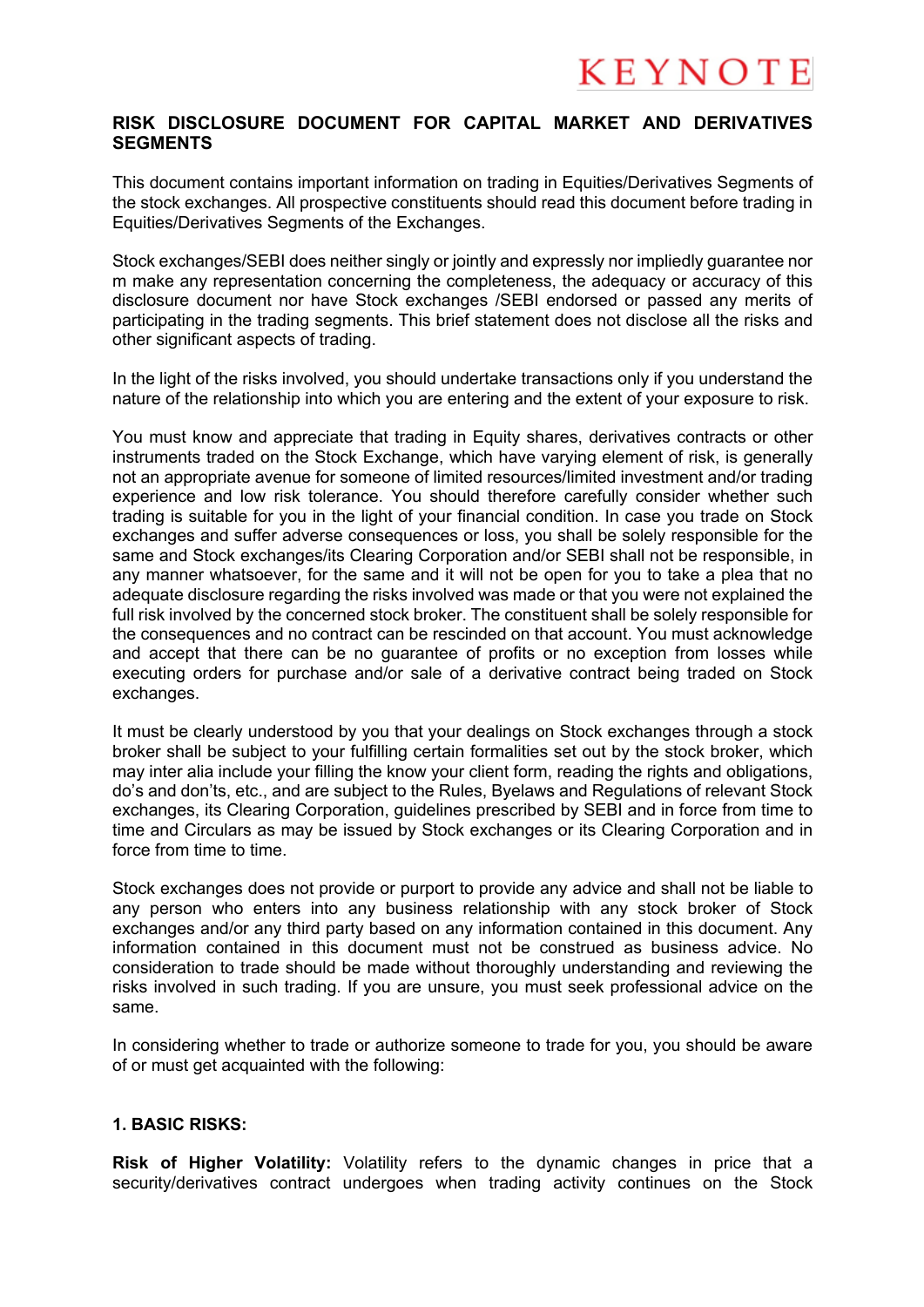Exchanges. Generally, higher the volatility of a security/derivatives contract, greater is its price swings. There may be normally greater volatility in thinly traded securities / derivatives contracts than in active securities /derivatives contracts. As a result of volatility, your order may only be partially executed or not executed at all, or the price at which your order got executed may be substantially different from the last traded price or change substantially thereafter, resulting in notional or real losses.

**Risk of Lower Liquidity:** Liquidity refers to the ability of market participants to buy and/or sell securities / derivatives contracts expeditiously at a competitive price and with minimal price difference. Generally, it is assumed that more the numbers of orders available in a market, greater is the liquidity. Liquidity is important because with greater liquidity, it is easier for investors to buy and/or sell securities / derivatives contracts swiftly and with minimal price difference, and as a result, investors are more likely to pay or receive a competitive price for securities / derivatives contracts purchased or sold. There may be a risk of lower liquidity in some securities / derivatives contracts as compared to active securities / derivatives contracts. As a result, your order may only be partially executed, or may be executed with relatively greater price difference or may not be executed at all.

Buying or selling securities / derivatives s contracts as part of a day trading strategy may also result into losses, because in such a situation, securities / derivatives contracts may have to be sold / purchased at low / high prices, compared to the expected price levels, so as not to have any open position or obligation to deliver or receive a security / derivatives contract.

**Risk of Wider Spreads:** Spread refers to the difference in best buy price and best sell price. It represents the differential between the price of buying a security / derivatives contract and immediately selling it or vice versa. Lower liquidity and higher volatility may result in wider than normal spreads for less liquid or illiquid securities / derivatives contracts. This in turn will hamper better price formation.

**Risk-reducing orders:** The placing of orders (e.g., "stop loss" orders, or "limit" orders) which are intended to limit losses to certain amounts may not be effective many a time because rapid movement in market conditions may make it impossible to execute such orders.

A "market" order will be executed promptly, subject to availability of orders on opposite side, without regard to price and that, while the customer may receive a prompt execution of a "market" order, the execution may be at available prices of outstanding orders, which satisfy the order quantity, on price time priority. It may be understood t that these prices may be significantly different from the last traded price or the best price in that security / derivatives contract.

A "limit" order will be executed only at the "limit" price specified for the order or a better price. However, while the customer receives price protection, there is a possibility that the order may not be executed at all.

A "stop loss" order is generally placed "away" from the current price of a stock / derivatives contract, and such order gets activated if and when the security / derivatives contract reaches, or trades through, the stop price. Sell stop orders are entered ordinarily below the current price, and buy stop orders are entered ordinarily above the current price. When the security / derivatives contract reaches the pre-determined price, or trades through such price, the stop loss order converts to a market/limit order and is executed at the limit or better. There is no assurance therefore that the limit order will be executable since a security / derivatives c contract might penetrate the pre-determined price, in which case, the risk of such order not getting executed arises, just as w with a regular limit order.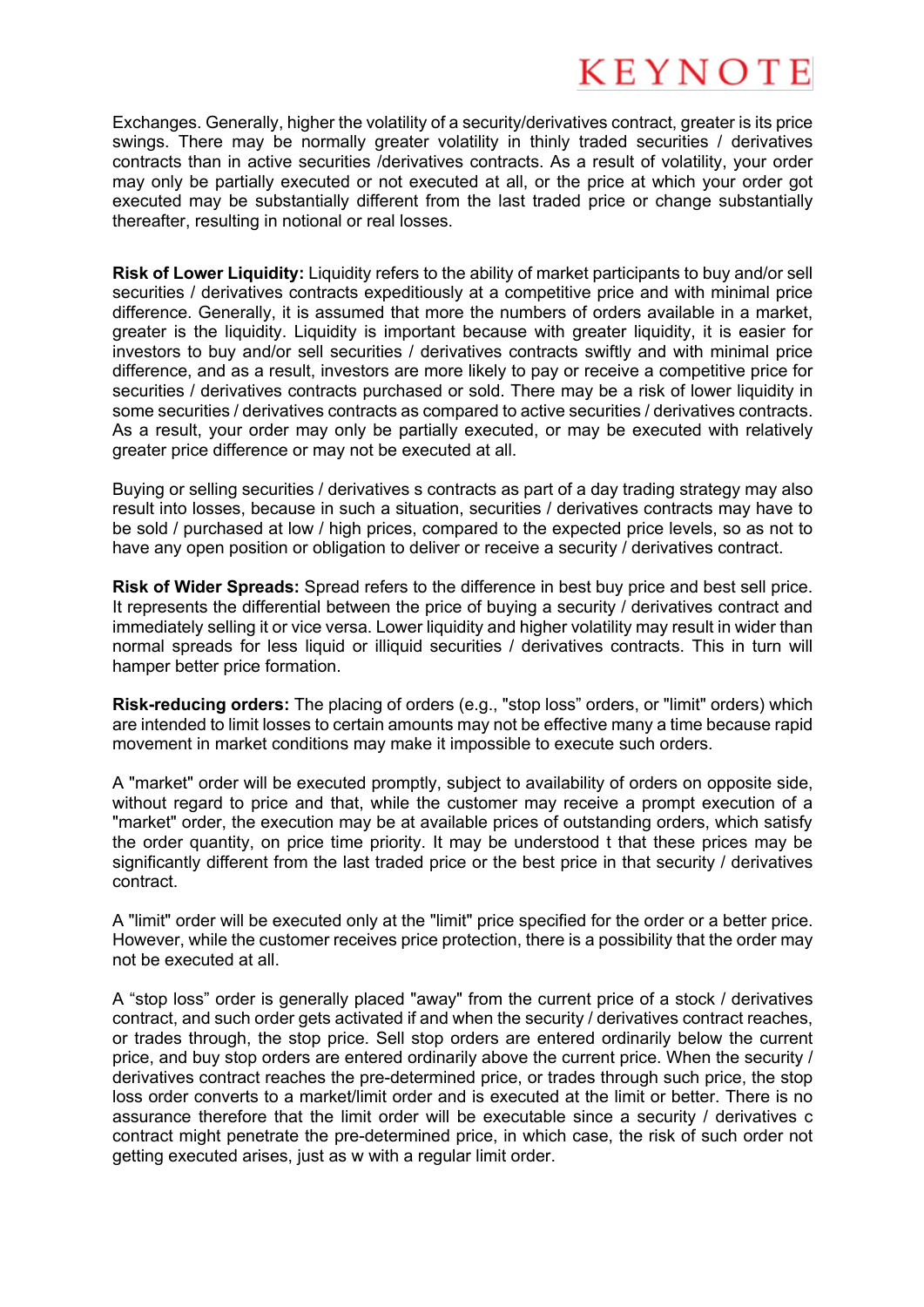**Risk of News Announcements:** News announcements that may impact the price of stock / derivatives contract may occur during trading, and when combined with lower liquidity and higher volatility, may suddenly cause an unexpected positive or negative movement in the price of the security / contract.

**Risk of Rumours:** Rumours about companies / currencies at times float in the market through word of mouth, newspapers, websites or news agencies, etc. The investors should be wary of and should desist from acting on rumours.

**System Risk:** High volume trading will frequently occur at the market opening and before market close. Such high volumes may also occur at any point in the day. These may cause delays in order execution or confirmation.

During periods of volatility, on account of market participants continuously modifying their order quantity or prices or placing fresh orders, there may be delays in order execution and its confirmations.

Under certain market conditions, it may be difficult or impossible to liquidate a position in the market at a reasonable price or at all, when there are no outstanding o orders either on the buy side or the sell side, or if trading is halted in a security / derivatives contract due to any action on account of unusual trading activity or security / derivatives contract hitting circuit filters or for any other reason.

**System/Network Congestion:** Trading on exchanges is in electronic mode, based on satellite/leased line based communications, combination of technologies and computer systems to place and route orders. Thus, there exists a possibility of communication failure or system problems or slow or delayed response from system or trading halt, or any such other problem/glitch whereby not being able to establish access to the trading system/network, which may be beyond control and may result in delay in processing or not processing buy or sell orders either in part or in full. You are cautioned to note that although these problems may be temporary in nature, but when you have outstanding open positions or unexecuted orders, these represent a risk because of your obligations to settle all executed transactions.

### **2. As far as Derivatives segments are e concerned, please note and get yourself acquaint ted with the following additional features:**

**Effect of "Leverage" or "Gearing":** In the derivatives market, the amount of margin is small relative to the value of the derivatives contract so the transactions are 'leveraged' or 'geared'. Derivatives trading, which is conducted with a relatively small amount of margin, provides the possibility of great profit or loss in comparison with the margin amount. But transactions in derivatives carry a high degree of risk.

You should therefore completely understand the following statements before actually trading in derivatives and also trade with caution while taking into account one's circumstances, financial resources, etc. If the prices move against you, you may lose a part of or whole margin amount in a relatively short period of time. Moreover, the loss may exceed the original margin amount.

A. Futures trading involve daily settlement of all positions. Every day the open positions are marked to market based on the closing level of the index / derivatives contract. If the contract has moved against you, you will be required to deposit the amount of loss (notional) resulting from such movement. This amount will have to be paid within a stipulated time frame, generally before commencement of trading on next day.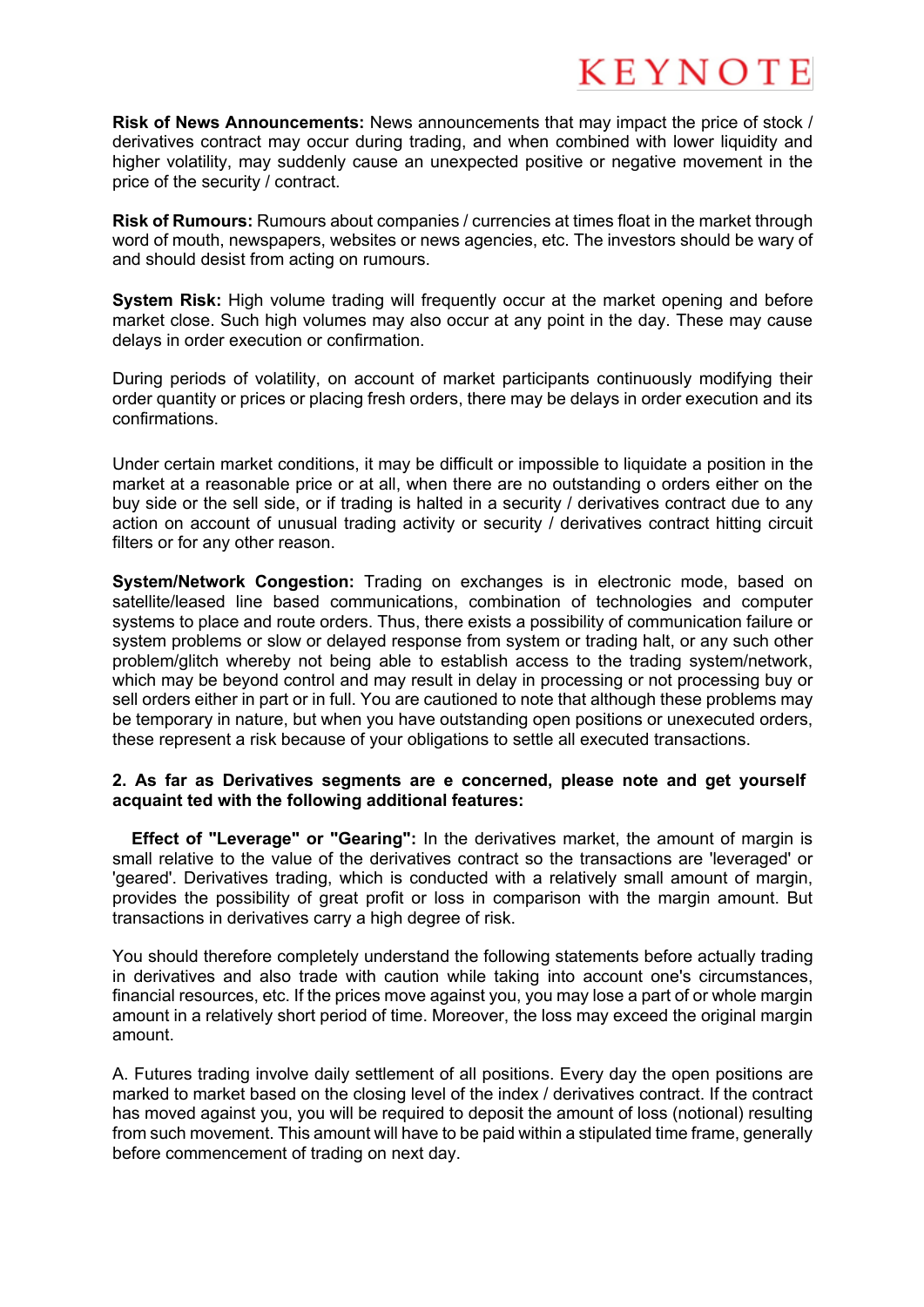B. If you fail to deposit the additional amount by the deadline or if an outstanding debt occurs in n your account, the stock broker may liquidate a part of or the whole position or substitute securities. In this case, you will be liable for any losses incurred due to such close-outs.

C. Under certain market conditions, an investor may find it difficult or impossible to execute transactions. For example, this situation can occur due to factors such as illiquidity i.e. when there are insufficient bids or offers or suspension of trading due to price limit or circuit breakers etc.

D. In order to maintain market stability, the following steps may be adopted: changes in the margin rate, increases in the cash margin rate or others. These new measures may also be applied to the existing open interests. In such conditions, you will be required to put up additional margins or reduce your positions.

E. You must ask your broker to provide the full details of derivatives contracts you plan to trade i.e. the contract specifications and the associated obligations.

### **Currency specific risks:**

- 1. The profit or loss in transactions in foreign currency-denominated contracts, whether they are traded in your own or another jurisdiction, will be affected by fluctuations in currency rates where there is a need to convert from the currency denomination of the contract to another currency.
- 2. Under certain market conditions, you may find it difficult or impossible to liquidate a position. This can occur, for example when a currency is deregulated or fixed trading bands are widened.
- 3. Currency prices are highly volatile. Price movements for currencies are influenced by, among other things: changing supply-demand relationships; trade, fiscal, monetary, exchange control programs and policies of governments; foreign political and economic events and policies; changes in national and international interest rates s and inflation; currency devaluation; and sentiment of the market place. None of these factors can be controlled by any individual advisor and no assurance can be given that an advisor's advice will result in profitable trades for a participating customer or that a customer will not incur losses from such events.

### **Risk of Option holders:**

- 1. An option holder runs the risk of losing the entire amount paid for the option in a relatively short period of time. This risk reflects the nature of an option as a wasting asset which becomes worthless when it expires. An option holder who neither sells his option in the secondary market nor exercises it prior to its expiration will necessarily lose his s entire investment in the option. If the price of the underlying does s not change in the anticipated direction before the option expires, to an extent sufficient to cover the cost of the option, the investor may lose all or a significant part of his investment in the option.
- 2. The Exchanges may impose exercise restrictions and have absolute authority to restrict the exercise of options at certain times in specified circumstances.